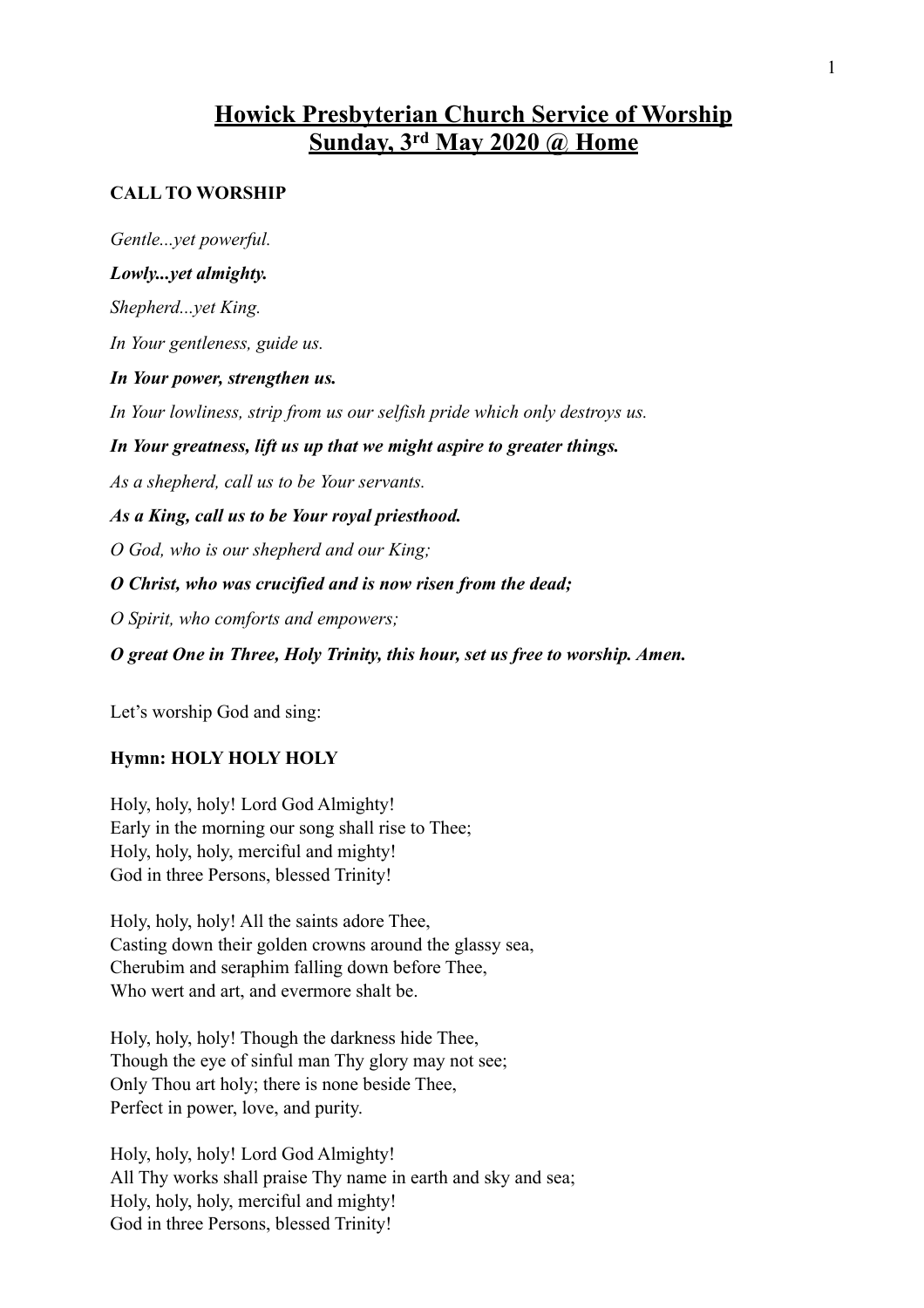#### **OPENING PRAYER**

God of grace, You have made our minds, So help us to know you. You have made our hearts So help us to love you. You have made our voices, So help us to sing your praise. Fill us with your Holy Spirit, So together we may celebrate your glory And worship you in spirit and in truth,

Almighty and loving God, You have given us eyes To see the light that fills this room, Give us eyes to see you in this place. You have made us so we can feel The morning wind on our faces, Help us to sense your presence As we come and worship you.

We pray as you taught us to pray together:

*Our Father, who art in heaven, hallowed be thy Name, thy kingdom come, thy will be done, on earth as it is in heaven. Give us this day our daily bread. And forgive us our trespasses, as we forgive those who trespass against us. And lead us not into temptation, but deliver us from evil. For thine is the kingdom, and the power, and the glory, for ever and ever. Amen.*

### **KIDS TIME AND BIRTHDAYS/ANNIVERSARIES**

Happy birthday to Gladys Nancekivell who turned 90 on Tuesday and to Eleanor Leadbetter had a birthday on Wednesday! Today we celebrate everyone who had a birthday or anniversary this week. We give thanks to God for your life amongst us! You have made this world so much better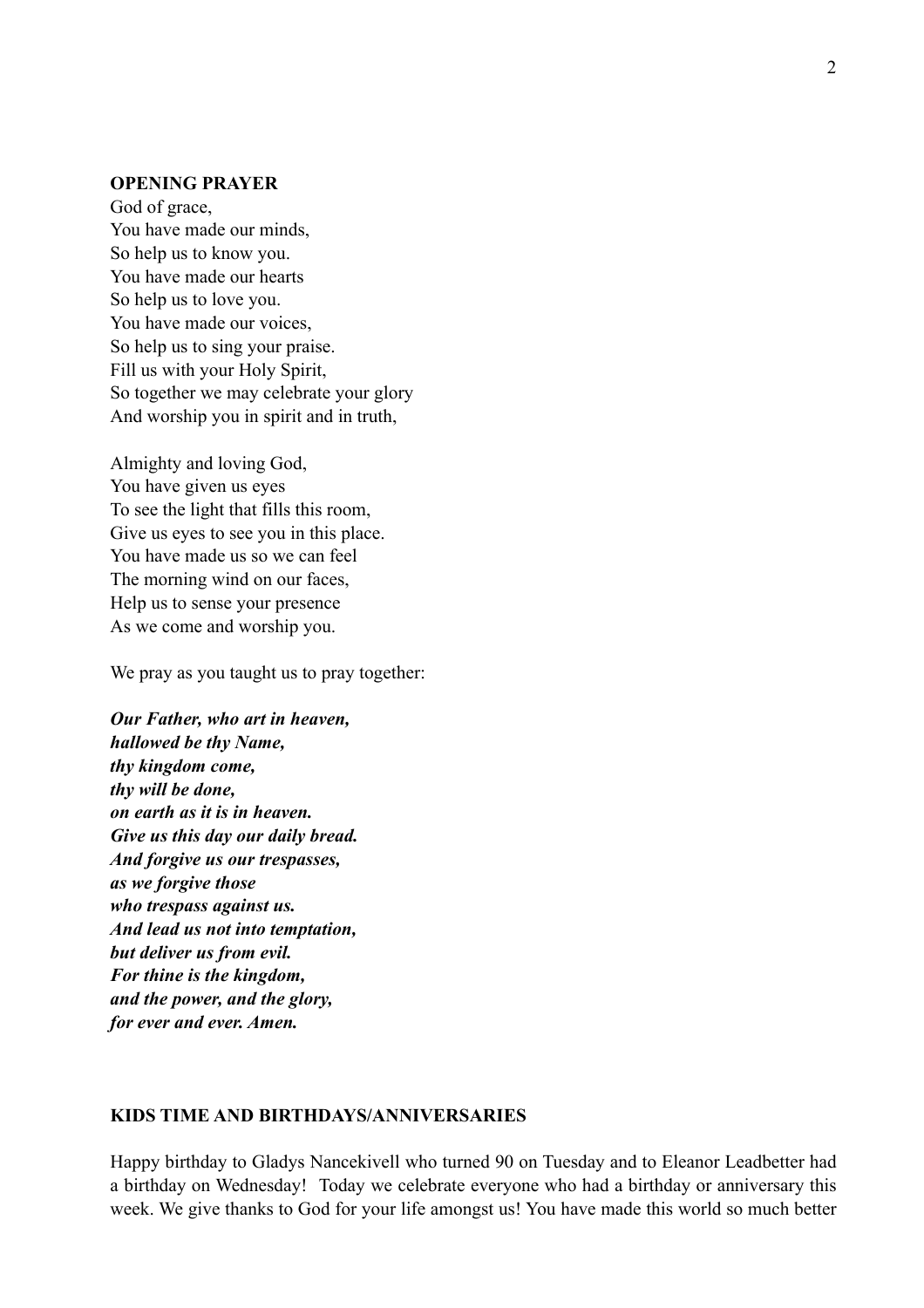for so many! This will probably be one of the stranger birthdays you've had but you are still worth celebrating!

Hello to any boys and girls who are reading, listening to or watching this!

What was this week like for you? Did you do anything different or exciting? How was home learning this week? What was the best part about that? What was the trickiest part?

Ally is going to read another story for you…..

## **KIDS PRAYER**

Dear God, We pray for children everywhere. For homes that will be safe. For people in their lives to look after them well. For good learning and growing while doing school work at home. For courage when they are afraid. For things to smile about, laugh about and enjoy. To learn how to work hard and focus, and also how to play well and rest well. For good role models for them to look up to and learn from. To grow up to be kind, responsible and wise grown ups. To know always that You are with us, You love us, and we are special. To live life like Jesus wants us to. Amen.

## **What do we say each week? "God loves us and we are special!"**

#### **SONG: 10,000 Reasons**

*Bless the Lord oh my soul Oh my soul Worship His Holy name Sing like never before Oh my soul I'll worship Your Holy name*

The sun comes up It's a new day dawning It's time to sing Your song again Whatever may pass And whatever lies before me Let me be singing When the evening comes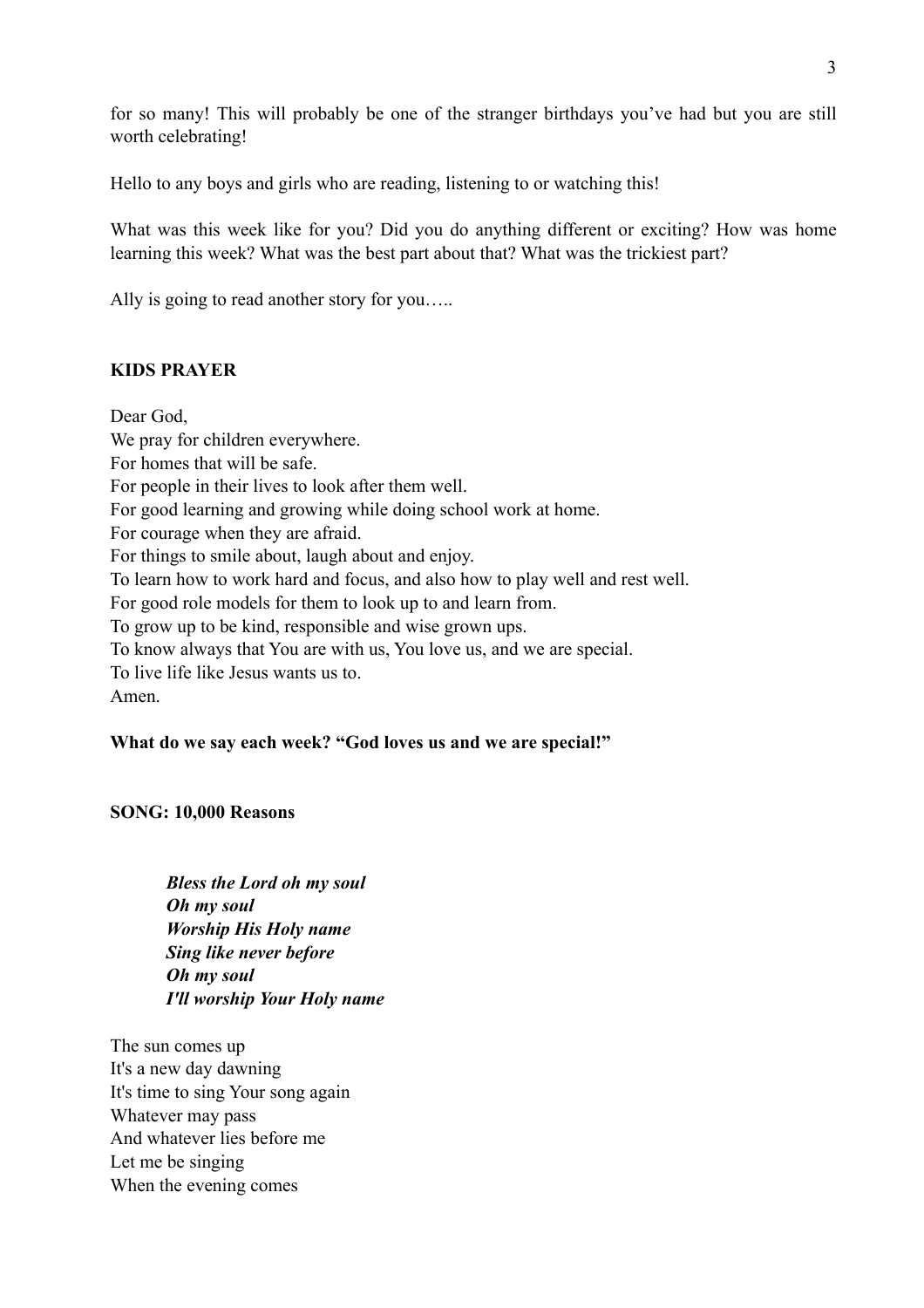You're rich in love And You're slow to anger Your name is great And Your heart is kind For all Your goodness I will keep on singing Ten thousand reasons For my heart to find

And on that day When my strength is failing The end draws near And my time has come Still my soul will Sing Your praise unending Ten thousand years And then forevermore Forevermore

## **READING:** Exodus 3:1-10 (NIV)

*Now Moses was tending the flock of Jethro his father-in-law, the priest of Midian, and he led the flock to the far side of the wilderness and came to Horeb, the mountain of God. There the angel of the LORD appeared to him in flames of firefrom within a bush. Moses saw that though the bush was on fire it did not burn up. So Moses thought, "I will go over and see this strange sight—why the bush does not burn up."*

*When the LORD saw that he had gone over to look, God called to him from within the bush, "Moses! Moses!"*

*And Moses said, "Here I am."*

*"Do not come any closer," God said. "Take off your sandals, for the place where you are standing is holy ground." Then he said, "I am the God of your father, the God of Abraham, the God of Isaac and the God of Jacob." At this, Moses hid his face, because he was afraid to look at God.*

*The LORD said, "I have indeed seen the misery of my people in Egypt. I have heard them crying out because of their slave drivers, and I am concerned about their suffering. So I have come down to rescue them from the hand of the Egyptians and to bring them up out of that land into a good and spacious land, a land flowing with milk and honey—the home of the Canaanites, Hittites, Amorites, Perizzites, Hivites and Jebusites. And now the cry of the Israelites has reached me, and I have seen the way the Egyptians are oppressing them. So now, go. I am sending you to Pharaoh to bring my people the Israelites out of Egypt."*

#### **SERMON – Moses**

In the weeks leading up to Pentecost, I want to touch on three key characters in the old testament and how they point to Jesus.

Today we are starting with Moses.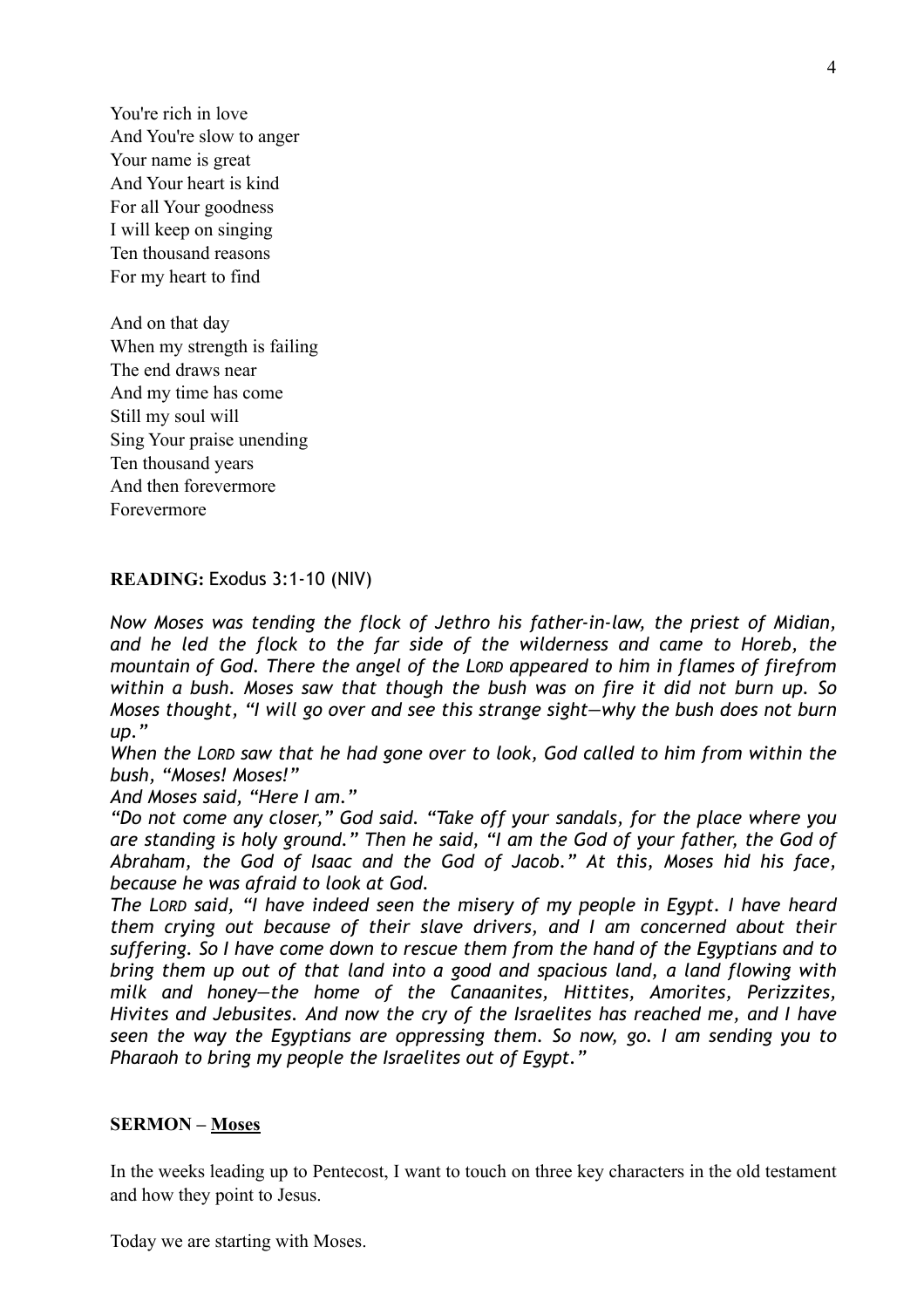A summary of the Exodus story. The people of Israel have been in Egypt since the time of Joseph. Around 400 years after the time of Joseph, the current Pharaoh fears the growing numbers of Israelites in Egypt, and so forces the people into slave labour. He also commands the murder of male infants. Pretty horrible time.

In order to protect baby Moses (unnamed at this time), his mother places him in a waterproof basket in the reeds of the river, with his sister Miriam watching at a distance. Pharaohs daughter finds him, at which time Miriam jumps out and offers to find a Hebrew woman to nurse him (his own mother – very clever!), and then eventually he is returned to the princess and adopted by her. She gives him the name Moses, which mean " I drew him out of the water."

Moses is raised in Pharaohs household, though is also aware he is Hebrew, and eventually comes to understand the way his people are being oppressed. One day he murders an Egyptian solider who is beating one of his people. Even still, his people don't trust him, and now Pharaoh is looking for him because of what he did. Moses flees Egypt to the land of Midian.

There he lives under Jethro, the Priest of Midian, and marries his daughter Zipporah. They have a son together, and Moses becomes a shepherd. At this time he must have thought that his life in Egypt was far behind him. The riches of his household, the oppression of his people, his crime….all a different world – a distant memory.

But back in Egypt his people are crying out to God for deliverance, and things are only just starting to get interesting for Moses.

One day as he is caring for sheep on the mountainside, God reveals Himself to Moses through a burning bush. Moses meets God, and is given an impossible task. To return to Egypt to demand the release of his people. He is given a staff, and the assistance of Aaron, and the promise that God will be with him.

This seems a rather impossible task, for so many reasons.

He has to face his adopted family, with his new family.

Confronting Pharoah – who would most likely now be one of his adopted brothers.

Facing his Hebrew people, who aren't really fond of him.

Returning to the scene of his own crime.

A shepherd confronting the might of Egypt; one of the greatest Empires in the world. Asking the impossible. Armed with a staff.

You get a sense things are going to get messy.

Moses and Aaron stand before Pharaoh. "Let me people go." Pharaoh questions this God, and in returns puts more cruel work on the Israelite slaves. Things are getting worse.

And so God sends the plagues, not only as a warning to Pharaoh, but to display God's true power over the false gods of Egypt. The great show down between YHWH and the gods of Egypt begin.

The Nile to blood. Frogs **Gnats**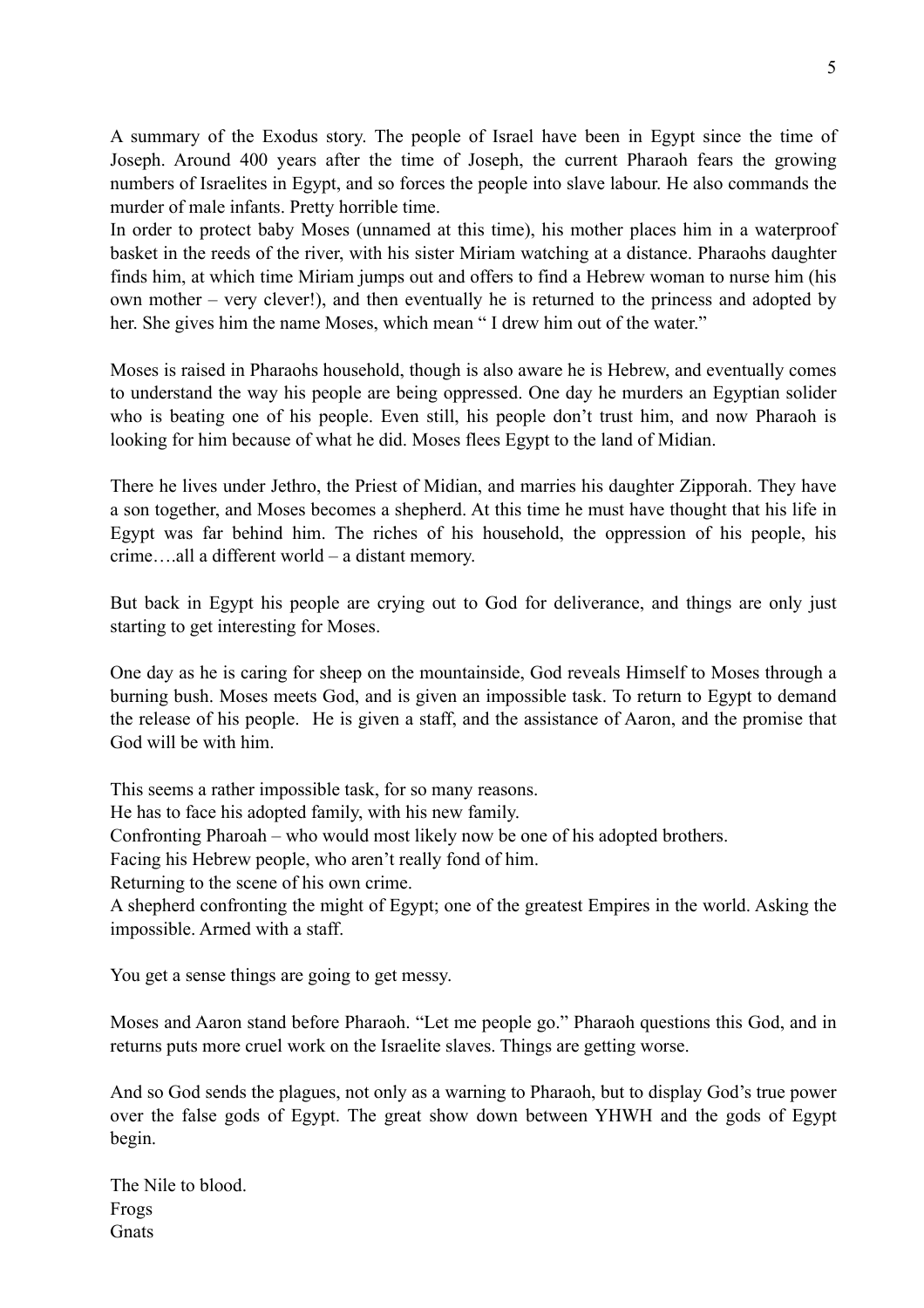Flies Death of livestock Boils Hail Locusts Darkness

The plagues contrast the power of the God of Israel with the Egyptian gods, invalidating them. This was judgment on specific gods associated with the Nile, fertility and natural phenomena.

All the gods of Egypt would be judged through the tenth and final plague: Exodus 12:12 *"On that same night I will pass through Egypt and strike down every firstborn of both people and animals, and I will bring judgment on all the gods of Egypt. I am the LORD."*

The Israelites are instructed to wipe the blood of a spotless lamb across their doorposts so that the Angel of Death would "pass over" their home.

And so in this final act of judgement, as Pharaohs own son passes away, he finally lets the people go, and the impossible dream is coming to pass. The people are freed from slavery through the power of God through Moses.

As the people leave Egypt, Pharaoh decides to pursue them to destroy them, and pushes them to the Red Sea. But God has not finished doing impossible things, and as Moses raises his staff in this most famous moment, the sea's part and the people safely cross to the other side. In the final act of judgement upon the evil of Egypt, the army is washed away.

The impossible dream is accomplished, though there will be more to the story with the journey to Sinai, and then wilderness wanderings to the Promised Land.

But God does it – though Moses back at the burning bush couldn't get his head around it – God uses people to help achieve his purposes, even when they seem impossible.

Moses goes on to be the greatest leader of Israel – the giver of the Law of God. He is seen as a mediator between God and the people.

However, Moses also foreshadows Jesus in his role as a law-giver, as a mediator between God and his people and as a prophet who declared the will of God. Jesus brought to perfection the work begun through Moses.

The New Testament writers want to emphasise that Jesus is even greater than Moses, and that Jesus' life, ministry and teaching fulfil the work of Moses.

Jesus is placed up a mountain where he delivers his famous Sermon on the Mount. This is supposed to connect the Jewish reader with Moses – up a mountain, giving the law. In the Sermon on the Mount, Jesus gives his interpretation of the Law, not to abolish it, but to fulfil it.

Earlier in the year we look at the Transfiguration of Jesus; a moment where Jesus' identity and mission is affirmed by God on a mountaintop in the company of Elijah and Moses.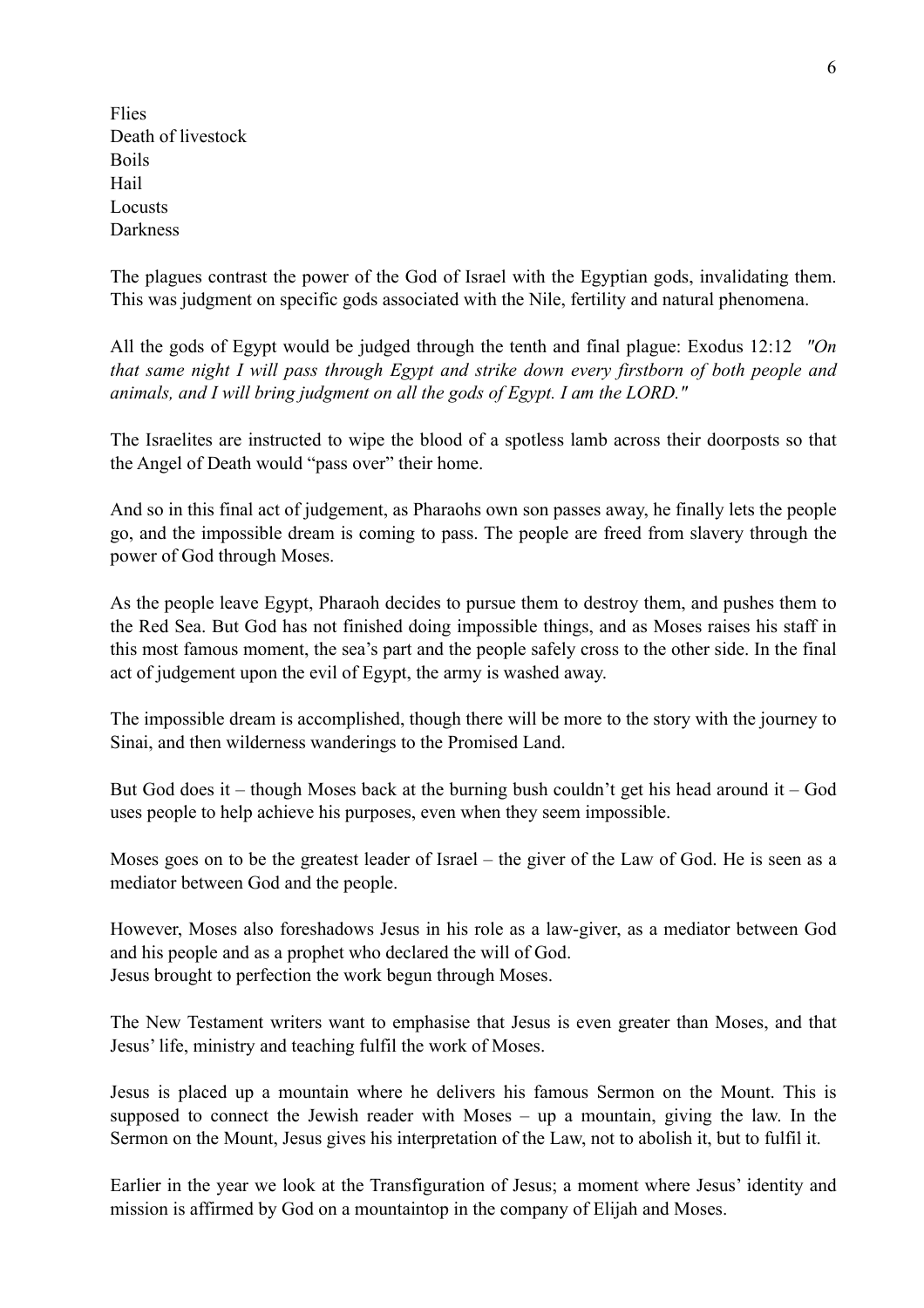Finally, the image of Jesus of as the new Moses figure is at it's most powerful in the Easter story.

It is no coincidence that the saving work of Jesus coincides with the celebration of Passover. At this festival, the people remembered the way that God saved them from captivity in Egypt, through the blood of the lamb upon their doorposts, and through Moses leadership.

Jesus' saving work is understood through this same lens. It is his blood which saves the people from death, and it is he who leads people from slavery to sin and death to freedom.

Jesus too seems to be given this impossible task – to come back to life again. However, in the power of God all things are possible.

Also, the symbol of seemingly ordinary things comes back here again. A bush on a mountainside, a shepherd with a tainted past.

In Jesus, God becomes an ordinary human being – not of noble birth – but to a poor family in a desperate time.

God is using what seem to us to be ordinary things, and people – bushes on a hillside, the poor, the criminals, and through that world, he is changing all the world.

So may you never think little of yourself – for God believes in you and that you can do great things.

Not only that, the story of Moses reminds us that time and time again, God will work through people, to help those who cry out for help.

This is why we don't just pray, and then leave it all up to God. We don't pray – *"O God, just make those homeless people's lives all better."* Instead we should pray, *"God, would you send the right people to help them – and give me the courage and strength to go if its me you choose."*

If God puts an impossible task or dream before you – do not be afraid – for you are in the company of giants who have been given such tasks.

Our God can do the impossible through you.

Let us pray.

#### **BREAD AND WINE**

#### **PRAYERS OF INTERCESSION**

O God our Healer, show your compassion for the whole human family that is in turmoil and burdened with illness and with fear. Hear our cry, O God, **Listen to our prayer.**

Hold in your gentle embrace all who have died and may die this day. Comfort their loved ones in their despair. Hear our cry, O God, **Listen to our prayer.**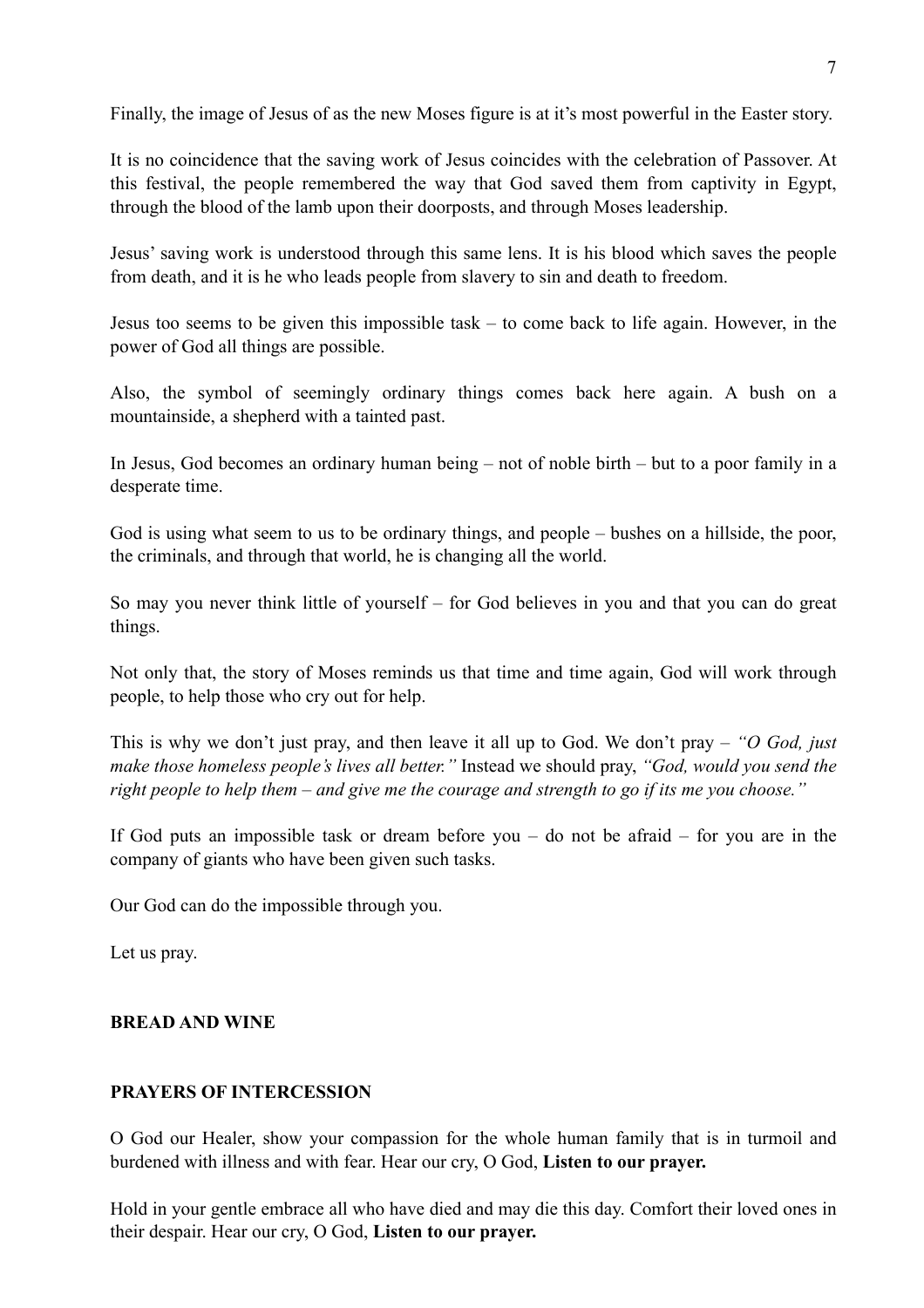Grant us your spirit of love and self-discipline so that we may come together, working to control and eliminate the coronavirus. Hear our cry, O God, **Listen to our prayer.**

Make us vigilant, attentive, and proactive in the eradication of all diseases that create suffering and often result in death for many people. Hear our cry, O God, **Listen to our prayer.** 

Heal our self-centeredness and indifference that makes us worry only when the virus threatens us. Open ways beyond timidity and fear that too easily ignore our neighbour. Hear our cry, O God, **Listen to our prayer.** 

Strengthen and encourage those in public health services and in the medical profession: caregivers, nurses, attendants, doctors, all who commit themselves to caring for the sick and their families. Hear our cry, O God, **Listen to our prayer.**

Inspire, give insight and hope to all researchers focused on developing a vaccine. Hear our cry, O God, **Listen to our prayer.**

Sustain all workers and business owners who suffer loss of livelihood due to shut-downs, quarantines, closed borders, and other restrictions… protect and guard all those who must travel. Hear our cry, O God, **Listen to our prayer.** 

Guide the leaders of the nations that they speak the truth, halt the spread of misinformation and act with justice so that all your family may know healing. Hear our cry, O God, **Listen to our prayer.**

Heal our world, heal our bodies, strengthen our hearts and our minds, and in the midst of turmoil, give us hope and peace. Hear our cry, O God, **Listen to our prayer.**

Remember all your family, the entire human race, and all your creation, in your love. **Amen!**

Thank you for joining together this morning in worship.

Let's close this time and sing, Be Thou my vision

#### **CLOSING HYMN: Be Thou my vision**

Be Thou my Vision, O Lord of my heart; Naught be all else to me, save that Thou art Thou my best Thought, by day or by night, Waking or sleeping, Thy presence my light.

Be Thou my Wisdom, and Thou my true Word; I ever with Thee and Thou with me, Lord; Thou my great Father, I Thy true son; Thou in me dwelling, and I with Thee one.